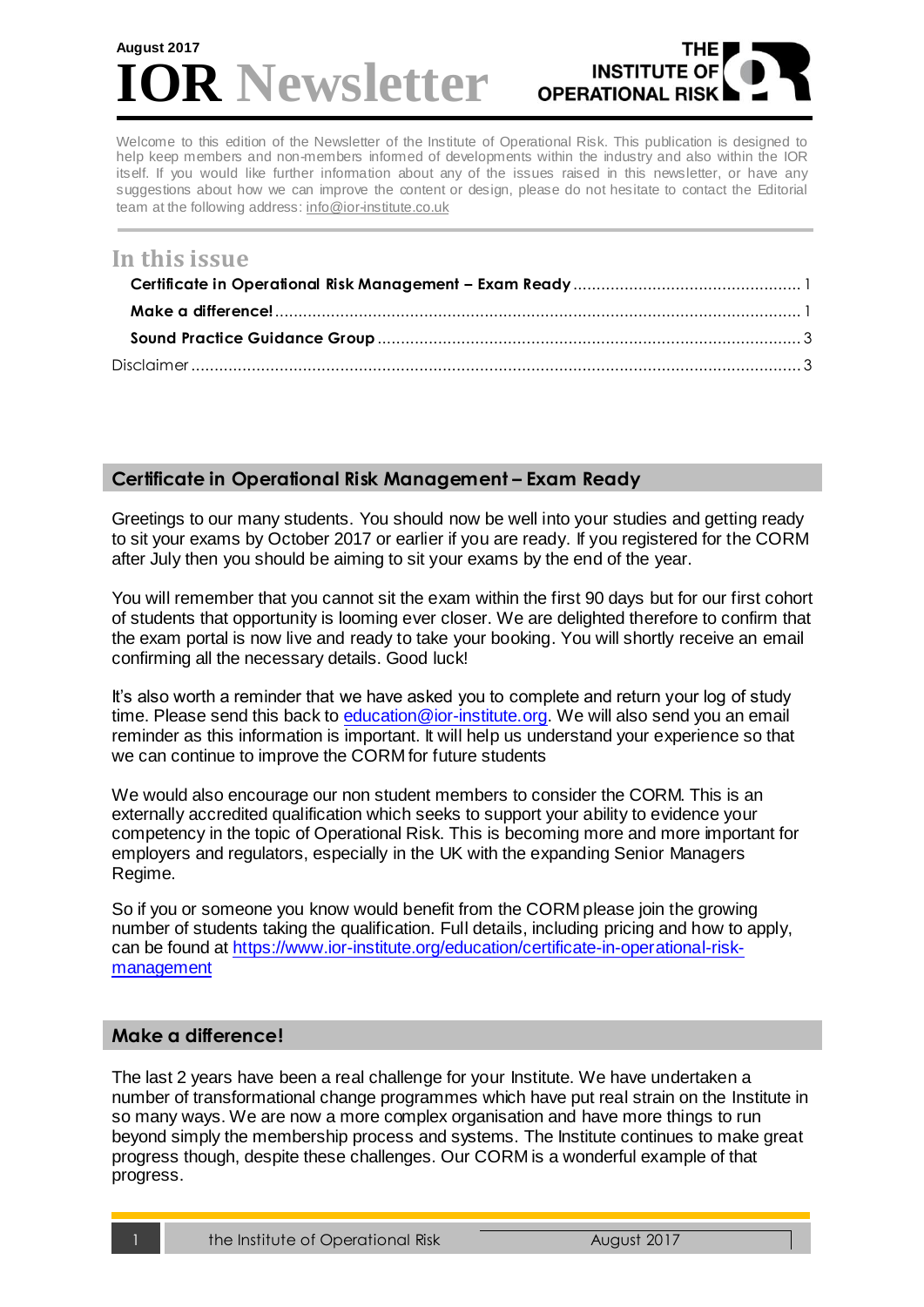All of our progress is driven by our volunteers supported by our great business partners. The Institute is constantly humbled and amazed at how our volunteers across Council and the Chapters, freely give of their time and expertise. Thank you!

In the long term the volunteer model needs to change but for now our future depends on the support of our volunteer members, Our transformational change programmes continue, as does the need to support the maintenance and management of those programmes and growth strategies which will create our future. This is your chance to help create that future.

We urgently seek additional volunteers to support the leadership of the Institute. If you think you can help then please contact us at [info@ior-institute.org.](mailto:info@ior-institute.org) Volunteers would be working directly with a Council Director, improving our ability to deliver objectives and to develop long term succession plans. We specifically need support in the following areas:

#### **Marketing:**

- Review partnership offers from various media and event companies
- Provide support to organise and follow up on online webinar events
- Review IOR web traffic and LinkedIn groups and convert this into recommendations that maximise growth and value for the IOR
- Review and maintain webpage content and design to make it interesting and valuable
- Review and develop current marketing collateral, such as brochures and presentations
- Manage and maintain our regular newsletters and develop communications generally

#### **Education:**

- Support our education suppliers in delivering their services within agreed SLA's, via oversight and challenge
- Develop data, reports and analytics around student performance and feedback that informs the education processes and strategy
- Develop our understanding of student needs and customer experience
- Manage a range of education activities within the overall education programme

#### **Operations:**

- Support structured change programmes via monitoring and reporting
- Maintain documentation that protects the IOR's corporate knowledge
- Develop data and MI that supports Chapters and Council objectives

The time commitment involved will vary depending on the area in which you can contribute plus the number of volunteers stepping forward. As a wise man once said; More hands make light work. Typically the number of hours involved would add up to an expectation of a minimum of 1 day per month and a probable maximum of 2/3 days per month during peak demands.

As the majority of relationships will be London located that would be a strong preference, however for some activities that can be done remotely, flexibility should be possible. Directors can advise on a case by case basis.

If interested please contact [info@ior-institute.org,](mailto:info@ior-institute.org) setting out where you think you can best make a difference. We welcome your support in creating our future.